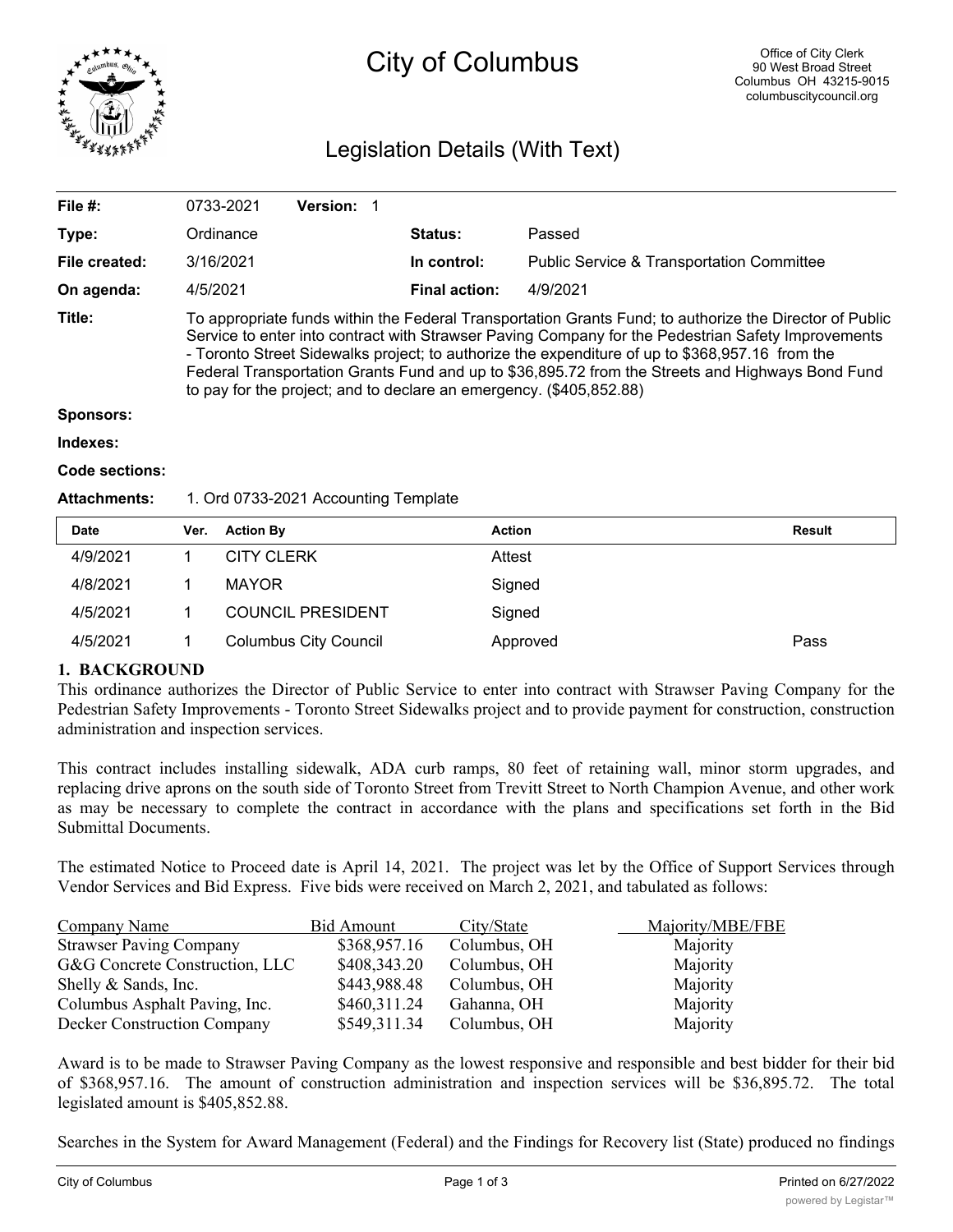against Strawser Paving Company.

# **2. CONTRACT COMPLIANCE INFORMATION**

The contract compliance number for Strawser Paving Company is CC006114 and expires 1/14/2023.

# **3. PRE-QUALIFICATION STATUS**

Strawser Paving Company and all proposed subcontractors have met code requirements with respect to pre-qualification, pursuant to relevant sections of Columbus City Code Chapter 329.

### **4. FISCAL IMPACT**

This is a budgeted expense within a reimbursable grant from the Ohio Department of Transportation in an amount up to \$368,957.16 for construction. This amount will need to be appropriated within the Federal Transportation Grants Fund, Fund 7765, Grant #G592100 (Toronto Street 106396).

Public Service will contribute the remaining balance of \$36,895.72 for inspection costs from the Streets and Highways Bond Fund, Fund 7704.

## **5. EMERGENCY DESIGNATION**

Emergency action is requested to allow ODOT to encumber the grant funding before the end of the State's fiscal year, making the grant funds available to fund this project when needed and to complete needed improvements at the earliest possible time to ensure the safety of the travelling public.

To appropriate funds within the Federal Transportation Grants Fund; to authorize the Director of Public Service to enter into contract with Strawser Paving Company for the Pedestrian Safety Improvements - Toronto Street Sidewalks project; to authorize the expenditure of up to \$368,957.16 from the Federal Transportation Grants Fund and up to \$36,895.72 from the Streets and Highways Bond Fund to pay for the project; and to declare an emergency. (\$405,852.88)

**WHEREAS,** the Department of Public Service is engaged in the Pedestrian Safety Improvements - Toronto Street Sidewalks project; and

**WHEREAS,** the work for this project consists of installing sidewalk, ADA curb ramps, 80 feet of retaining wall, minor storm upgrades, and replacing drive aprons on the south side of Toronto Street from Trevitt Street to North Champion Avenue; and other work as may be necessary to complete the contract in accordance with the plans and specifications set forth in the Bid Submittal Documents; and

**WHEREAS,** Strawser Paving Company will be awarded the contract for the Pedestrian Safety Improvements - Toronto Street Sidewalks project; and

**WHEREAS,** the Department of Public Service requires funding to be available for the Pedestrian Safety Improvements - Toronto Street Sidewalks project for construction expense along with construction administration and inspection services; and

**WHEREAS,** funds must be appropriated within the Federal Transportation Grants Fund; and

**WHEREAS,** it is necessary to authorize an expenditure of funds from the Streets and Highways Bond Fund and the Federal Transportation Grants Fund to pay for this project; and

**WHEREAS**, an emergency exists in the usual daily operation of the Department of Public Service in that it is immediately necessary to show City Council's approval for this project to allow ODOT to encumber the grant funding before the end of the State's fiscal year, making the grant funds available to fund this project when needed, thereby preserving the public health, peace, property, safety and welfare; **now, therefore**

# **BE IT ORDAINED BY THE COUNCIL OF THE CITY OF COLUMBUS:**